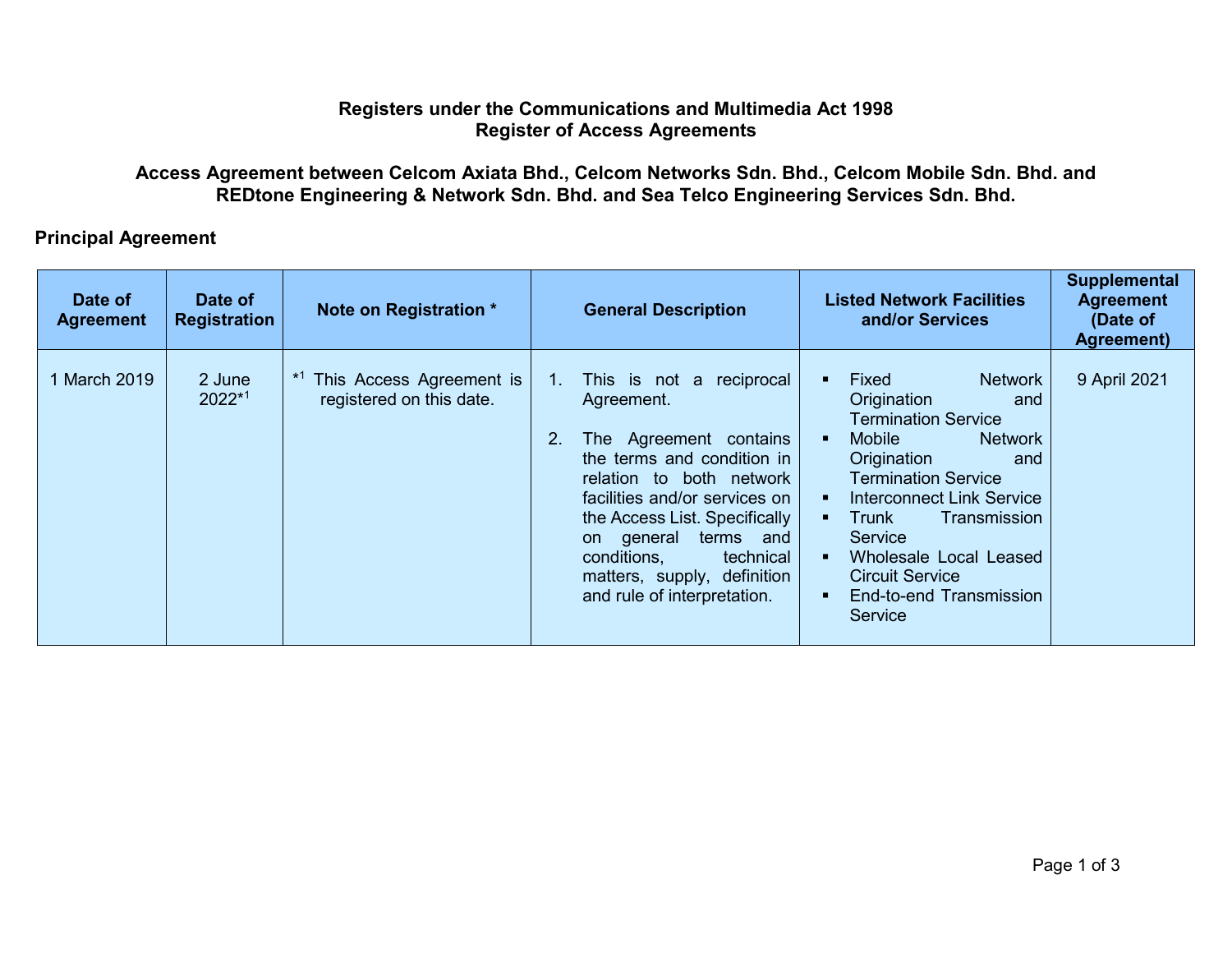## **Supplemental Agreement**

| No. | Date of<br><b>Supplemental</b>   | <b>Date of Registration</b> | Note on Registration *                                                                                                                                                                                                                                                                                                                                                                                                                          | <b>Listed Network Facilities and/or</b>                                                                                                                                                                                                                                                                                                                |
|-----|----------------------------------|-----------------------------|-------------------------------------------------------------------------------------------------------------------------------------------------------------------------------------------------------------------------------------------------------------------------------------------------------------------------------------------------------------------------------------------------------------------------------------------------|--------------------------------------------------------------------------------------------------------------------------------------------------------------------------------------------------------------------------------------------------------------------------------------------------------------------------------------------------------|
| 1   | <b>Agreement</b><br>9 April 2021 | 2 June 2022 <sup>*1</sup>   | $*1$<br>This Supplemental Agreement is<br>registered on this date to give further<br>effect<br>Commission<br>to<br>the<br>Determination on the Mandatory<br>Standard on Access, Determination<br>No. 3 of 2016 and the following<br>amendments or modifications to the<br>principal Access Agreement.<br>Amendments to the principal Access<br>Agreement are as follows:<br>To amend Condition 6.12 in                                          | <b>Services</b><br>Fixed Network Origination and<br>٠<br><b>Termination Service</b><br>Mobile Network Origination and<br>٠<br><b>Termination Service</b><br><b>Interconnect Link Service</b><br><b>Trunk Transmission Service</b><br>Wholesale<br>Local<br>Leased<br>$\blacksquare$<br><b>Circuit Service</b><br>End-to-end<br>Transmission<br>Service |
|     |                                  |                             | <b>General Terms and Conditions;</b><br>2. To amend Condition 18.6 (k) and<br>Condition 18.6 (I) in General<br><b>Terms and Conditions;</b><br>"Non-Refundable<br>3. To<br>amend<br>Processing Fee for Access<br>Request" table in Annexure;<br>Condition 1.2 in<br>4. To amend<br><b>Schedule</b><br>$1A$ :<br>Operational<br>Procedures;<br>5. To amend Condition 7.1(b) in<br>Schedule 2B: Interconnect Link<br>Service to ensure compliance |                                                                                                                                                                                                                                                                                                                                                        |